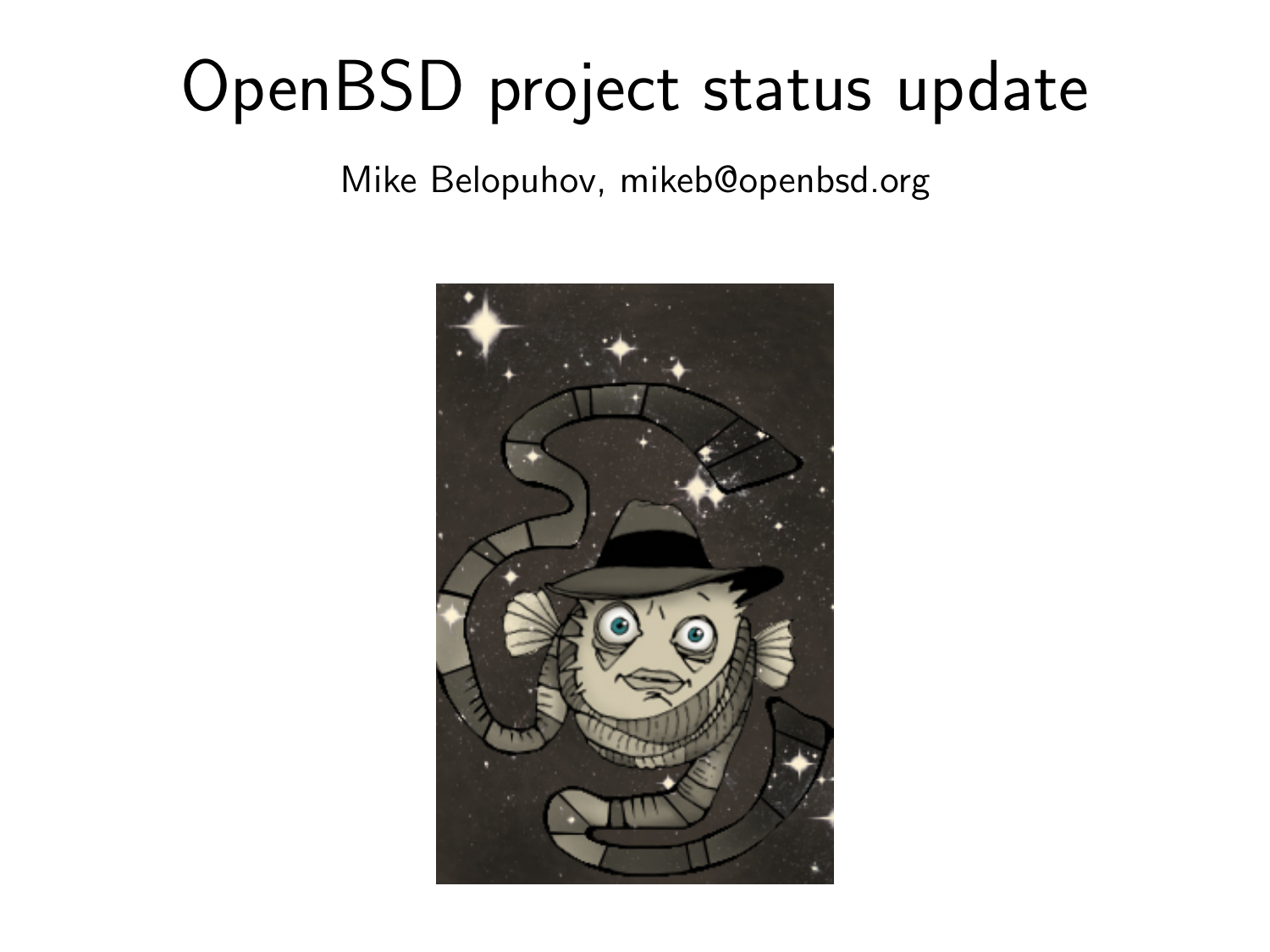# What's New?

5.9 release highlights:

- $\blacktriangleright$  i386 kernel W<sup> $\wedge$ </sup>X
- $\blacktriangleright$  pledge(2)
- $\triangleright$  802.11n
- $\blacktriangleright$  Xen domll
- $\triangleright$  UTF-8
- $\rightarrow$  32 and 64 bit EFI on amd64
- $\triangleright$  Network stack MP improvements
- $\triangleright$  New hardware support and driver updates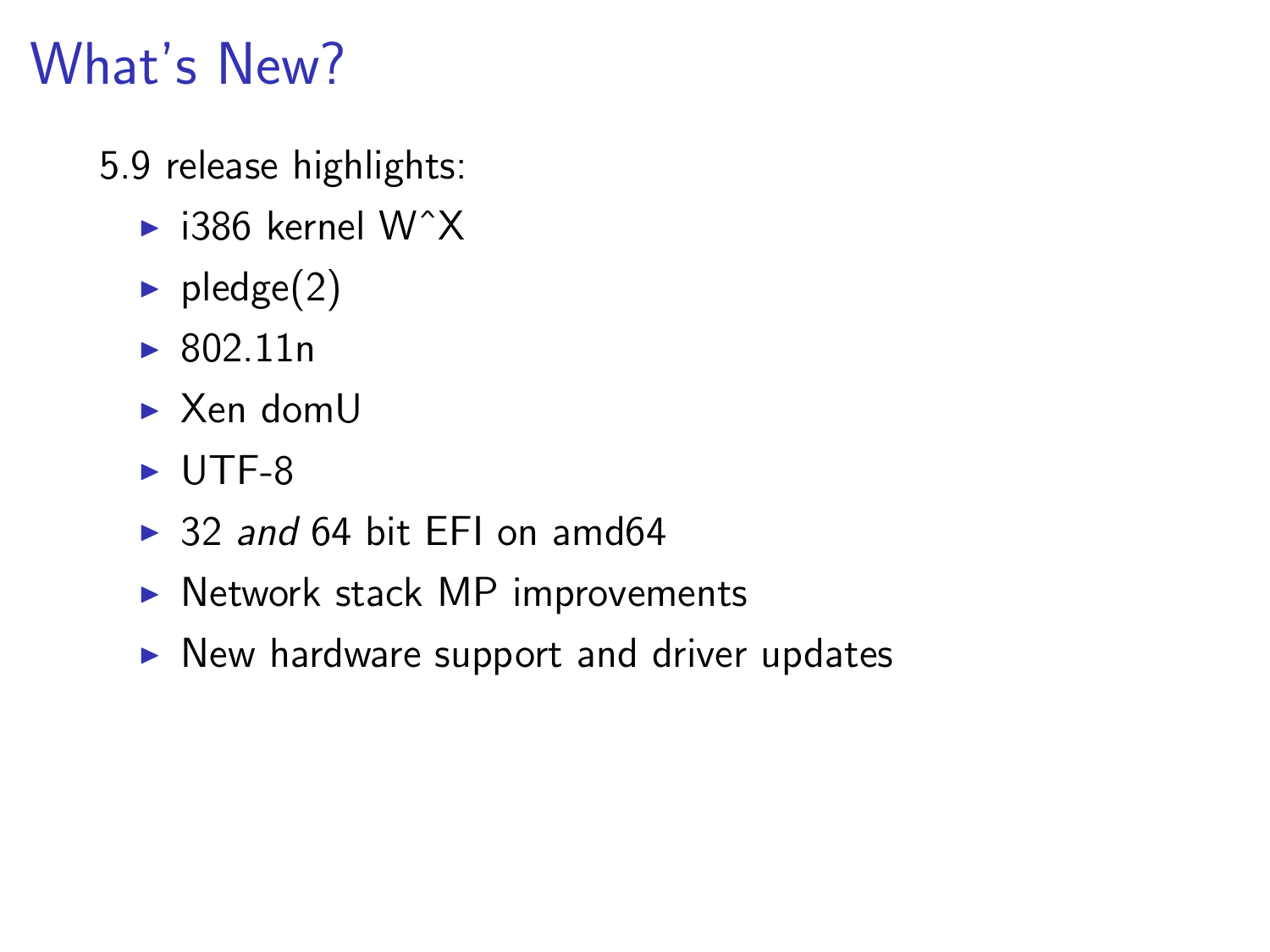

**453** out of 707 base system binaries were adapted to use pledge.

14 ports now use pledge(2): some decompression tools, mutt, some pdf tools, chromium/iridium, and the i3 window manager.

Various bugs exposed by pledge(2) were corrected.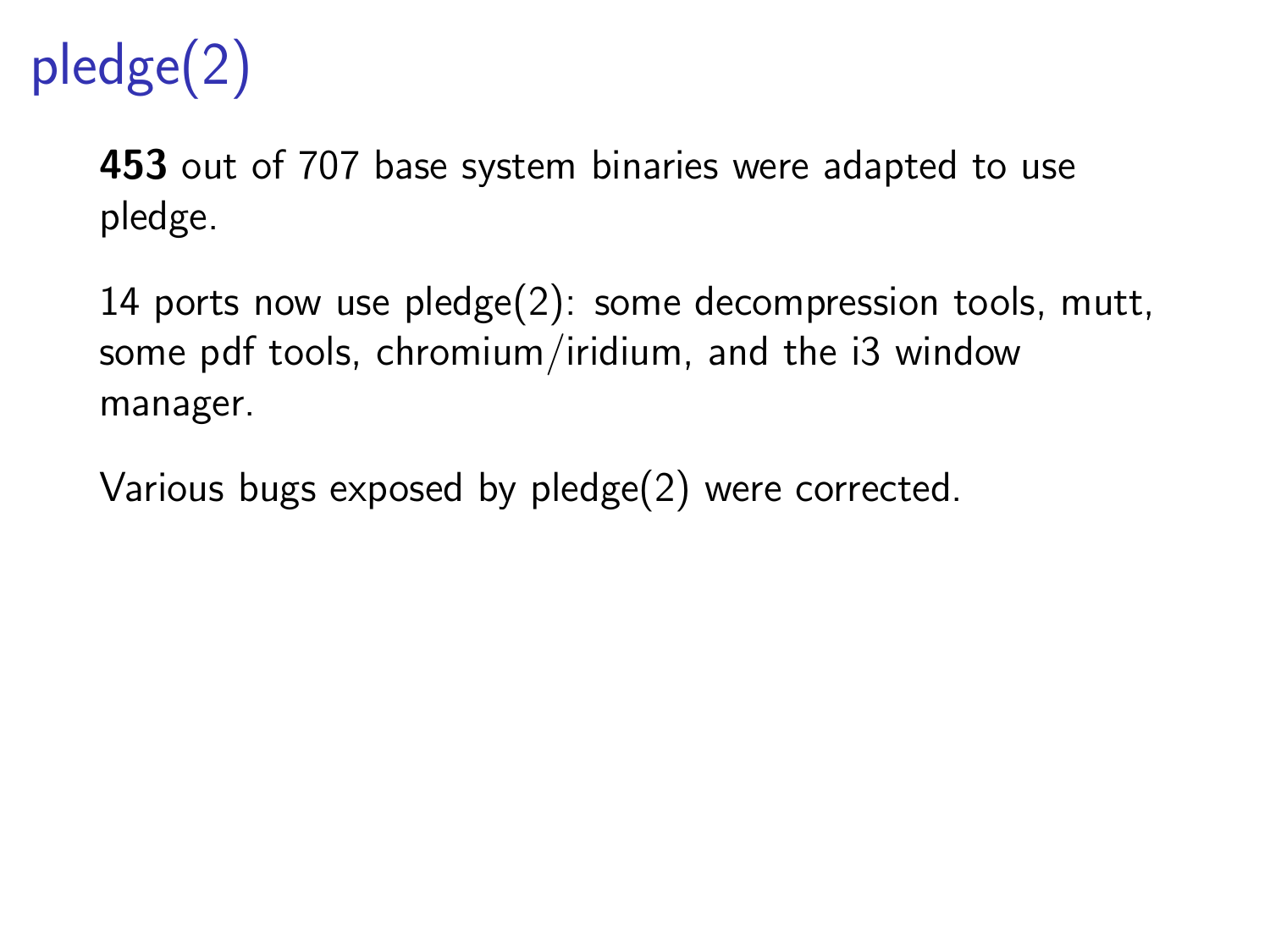#### EFI for amd64

- 32 and 64 bit EFI support.
- GPT is enabled by default.
- Improved GPT support in fdisk(8) including full interactive editing.
- Installing to a disk partitioned with a GPT is now supported. efifb(4) driver for EFI frame buffer.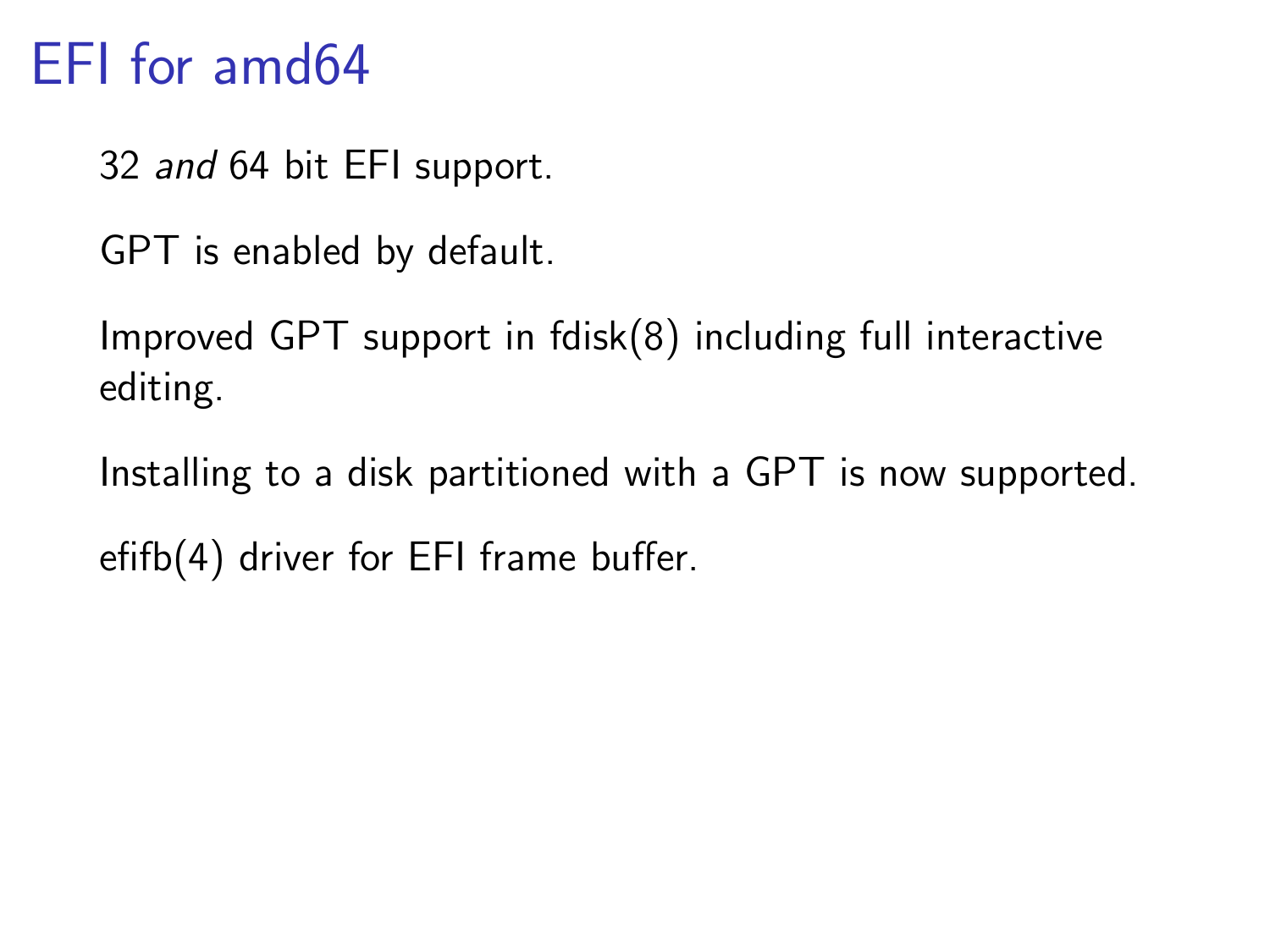## Driver updates

Initial support for Intel Bay Trail and Broadwell graphics.

New drivers for HID-over-i2c keyboards, mice and multitouch touchpads.

Initial support for hardware reduced ACPI added to acpi(4).

SDHC driver can be discovered and attached by ACPI.

Intel Skylake integrated NIC with i219 PHY support.

Access to IPMI has been provided to userspace programs.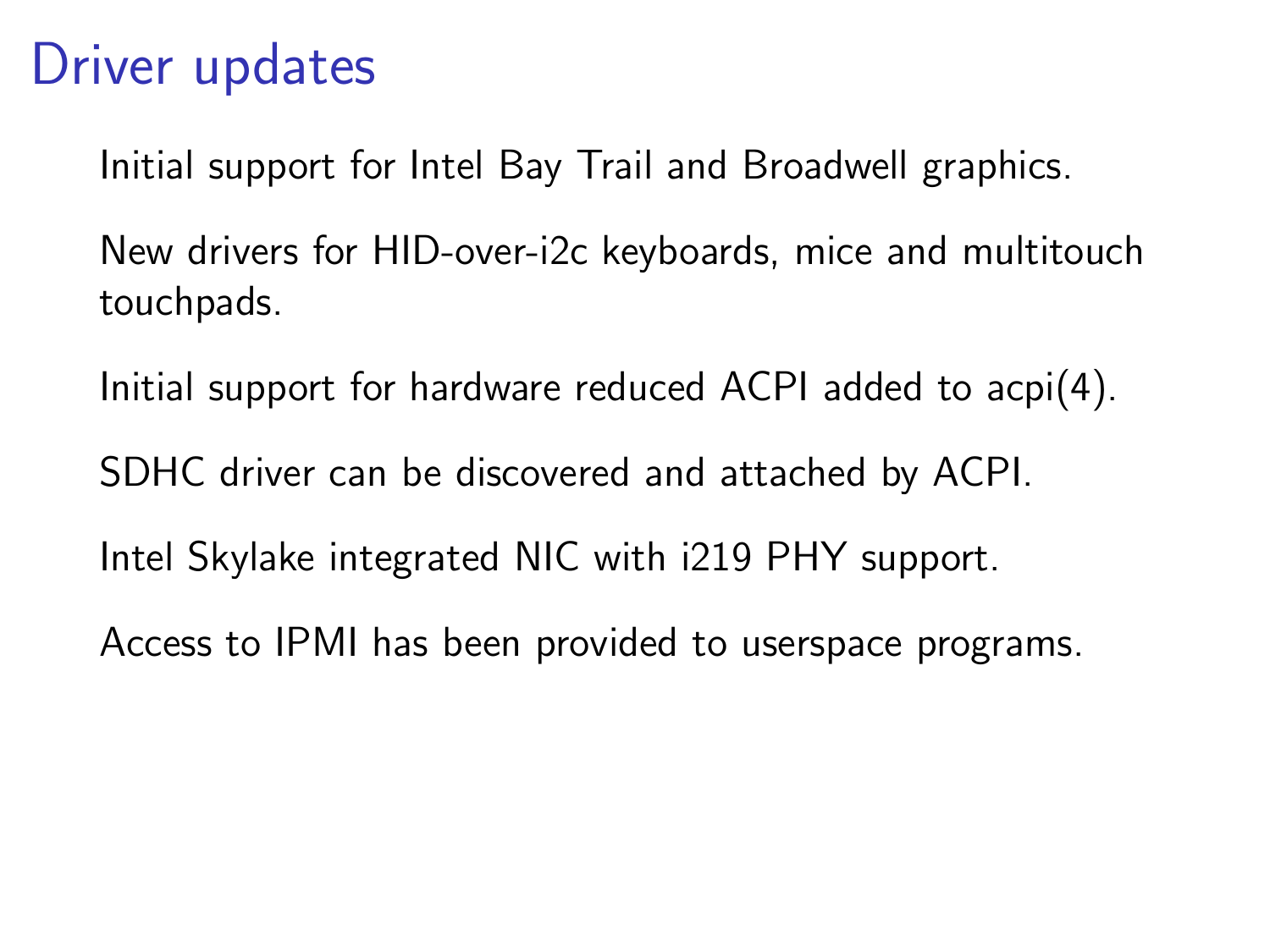#### Networking stack improvements

Several Ethernet drivers are running Rx and Tx processing w/o taking the biglock.

BPF now runs  $w/o$  the biglock.

New intr barrier(9), if get(9) and if  $put(9)$  interfaces.

etherip(4) for tunnelling Ethernet frames across IP[46] networks using RFC 3378 EtherIP encapsulation.

pair(4) for creating paired virtual Ethernet interfaces.

 $tan(4)$  split up from  $tan(4)$ .

pflow(4) now supports IPv6 for transport.

Chacha20-Poly1305 support in IPsec and iked(8).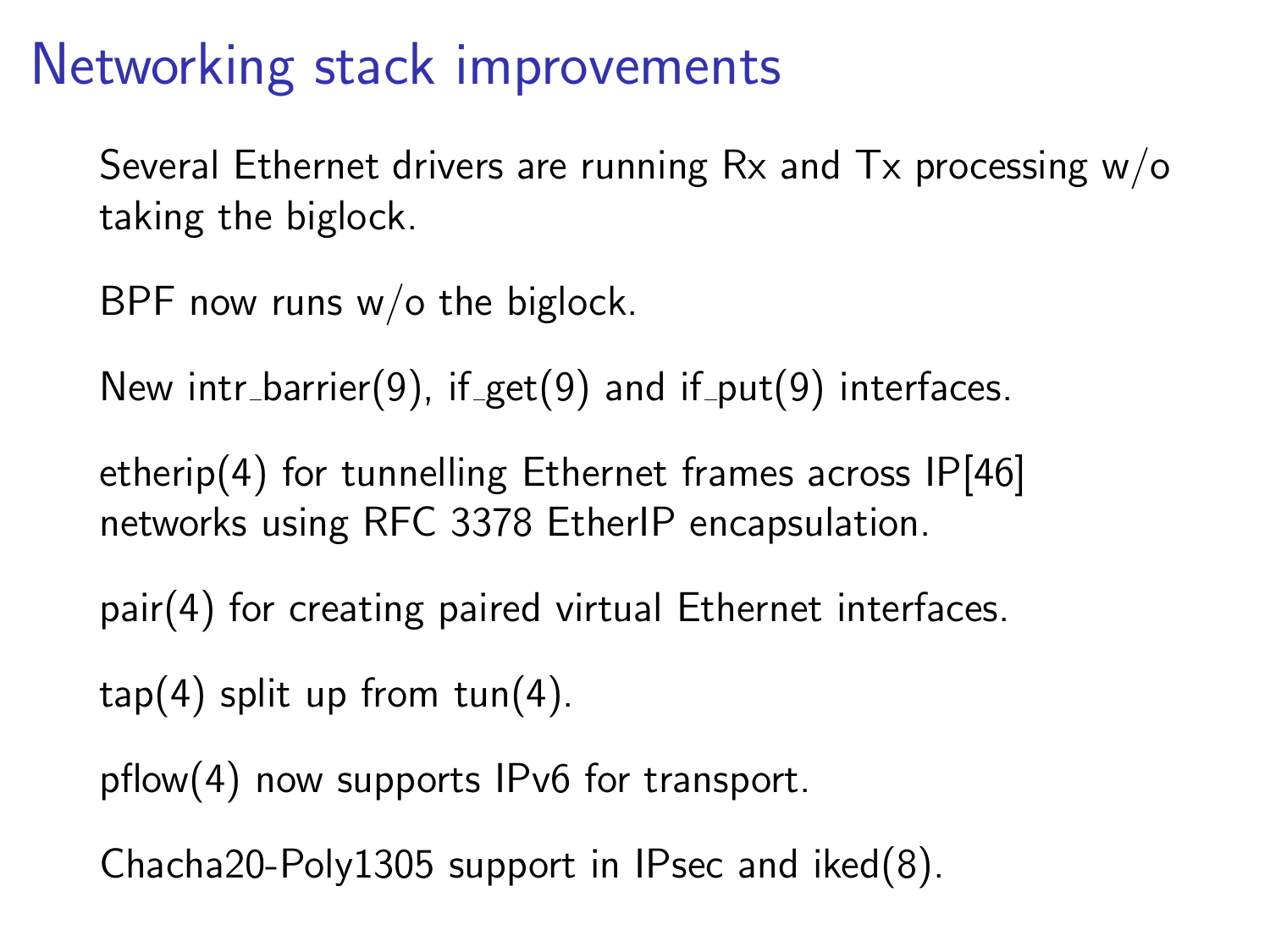#### Upcoming Networking stack improvements

ART will be enabled shortly.

Work has been started on making pf(4) MP-safe.

More drivers will be converted.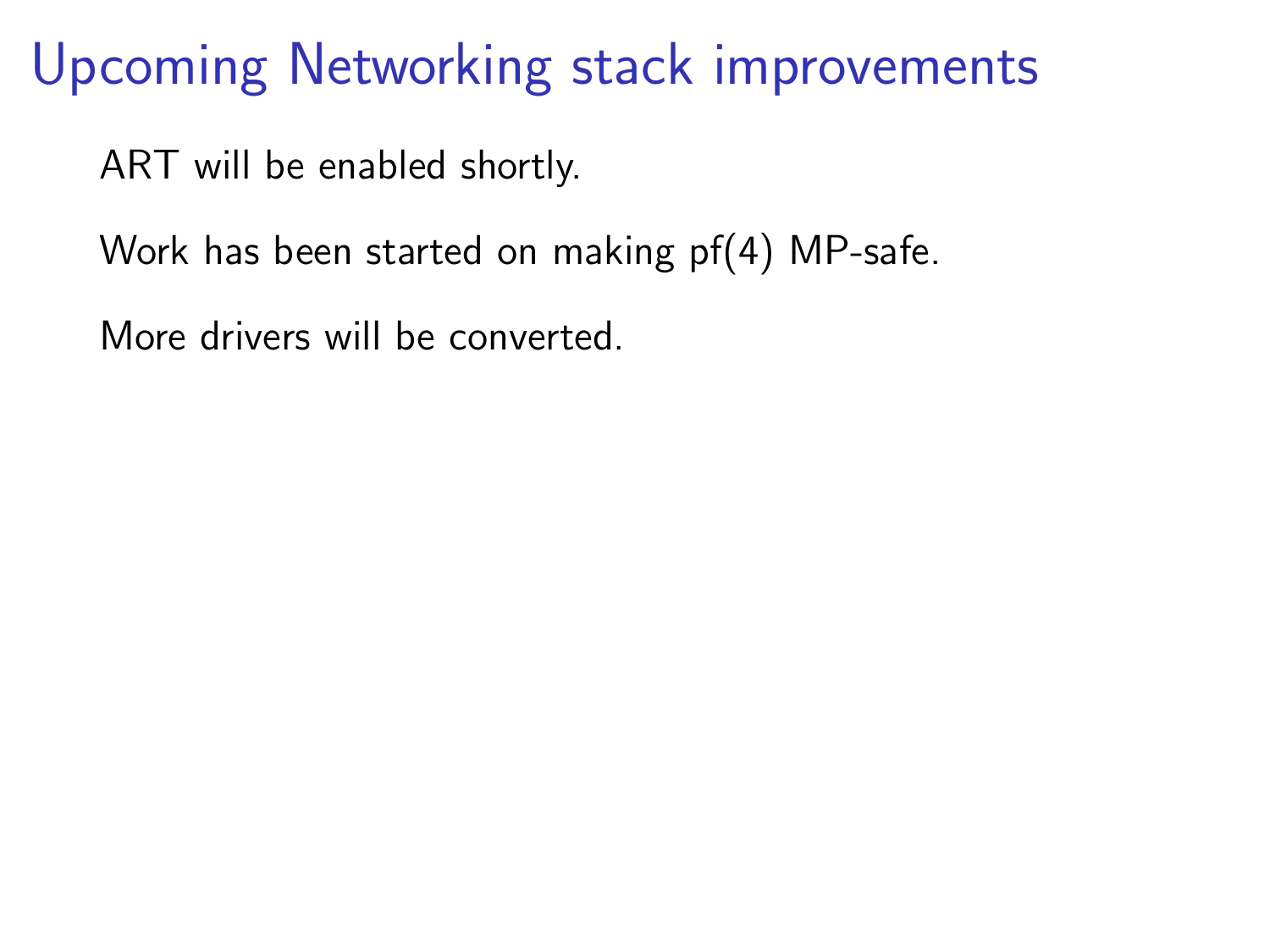#### 802.11n

HT data rates up to 65 Mbit/s (802.11n MCS 0-7).

Supported in the iwm $(4)$  and iwn $(4)$  drivers.

802.11n mode is used by default if supported by the OpenBSD wireless driver and the access point. Operation in 802.11a, 802.11b, and 802.11g modes can be forced with the new ifconfig(8) mode subcommand.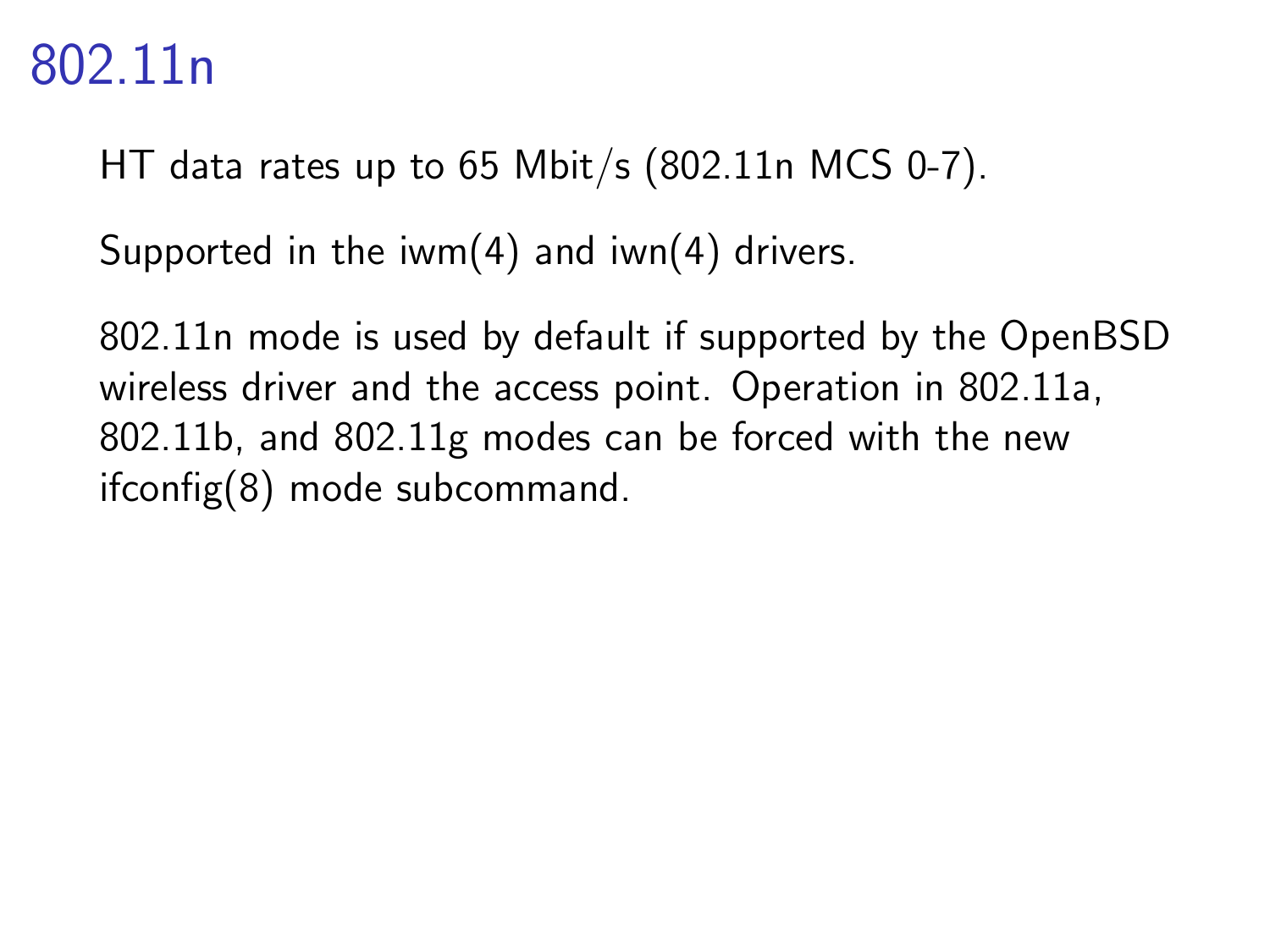## Userland changes

less(1) was forked and cleaned up substantially, incorporating changes from Garrett D'Amore's version.

Lazy binding updates in  $\text{Id}.\text{so}(1)$  are now performed using kbind(2).

Over 100 internal or obsolete interfaces have been deleted or are no longer exported by libc, reducing symbol conflicts and process size. libc now uses local references for most of its own functions.

Only C and UTF-8 locales are supported, huge improvements in UTF-8 support.

Steady improvements in OpenSSH, LibreSSL and documentation.